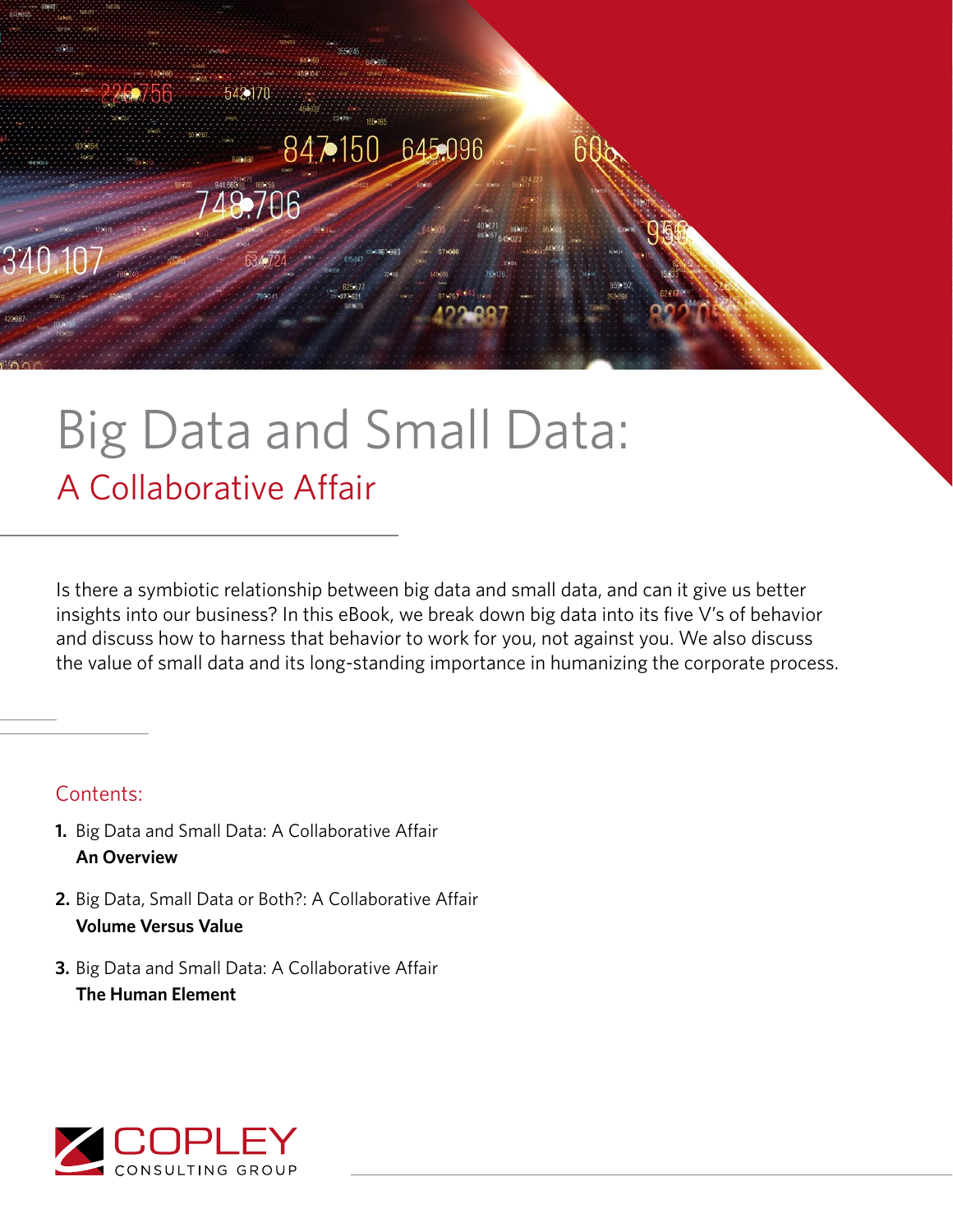

## **1** An Overview Welocity

**Before we delve into the subject, let's first define big and small data, or at least try to since agreed-upon definitions for either do not exist. Big data is a term that describes the large volume of data - both structured and unstructured - that inundates a business on a day-to-day basis. These extremely large data sets may be analyzed computationally to reveal patterns, trends, and associations, especially relating to human behavior and interactions. Small data, on the other hand, can be defined as small datasets that can be easily stored and are capable of impacting decisions in the present. Either sourced locally or mined from big data, small data "can be organized and packaged, often visually, to be accessible, understandable, and actionable for everyday tasks." 1** 

**In the Digital Age, big data receives all the attention. It's big, it's glamourous, and it has massive stage presence. Data analyzers have even assigned it a five-V acronym to categorize the way it behaves and differentiate it from small data: Volume, Velocity, Variety, Veracity and Value. Small data, well, its behavior has yet to be labeled. Many companies consider small data the runt of the litter, but small data can be essential to the more nuanced, strategic decisions your business will make to ensure its success. In this series, we will not only delve into the five V's of big data but also delve into its much older yet its much less talked about counterpart, small data. Our goal? Understanding the importance of both and how to parley that understanding into a strategic and successful data action plan.**

#### **But first, let's become acquainted with the five V's of big data's behavior.**

#### Volume

No surprise, here. Volume refers to the vast amount of data available to you at any given second. Thanks to IoT and the number of connected devices, in the blink of an eye, we've skyrocketed from megabytes and gigabytes to terabytes and now up to peta/exa/zetta/yottabytes. Making sense of these big bytes requires advanced processing techniques and solutions.<sup>2</sup>

Velocity refers to the speed at which new data is both generated and distributed.<sup>2</sup> Big data rarely even makes it to databases before it is analyzed and acted on. Data can also come in waves, depending on the circumstance, moving from a steady predictable wave stream, such as customer feedback, to an unpredictable mega tsunami, like a video gone viral that prompts a product recall.

#### Variety

Variety refers to the types of data available to us from structured data (i.e. date, time GPS location, database), semi-structured (i.e. clickstream), to unstructured data (i.e. text, image, voice, or video),<sup>2</sup> and big data can encompass all three. In fact, about 90% of the world's data is now unstructured, $3$  and many businesses are now focused on turning unstructured into actionable data.

#### **Veracity**

Veracity refers to the trustworthiness of big data, and it is quite possibly the trickiest behavioral aspect.2 Quantity does not necessarily mean quality, and inaccurate or messy data often prevents our ability to create value from it.

#### Value

Value refers to our ability to change big data into a commodity that adds value to our business.<sup>2</sup> Of all the tera and yottabytes flying at us from different sources at different speeds, only a third or so of it contains valuable information that is actionable.<sup>2</sup> Luckily, resources exist to mine big data and find the valuable "ore."

If big data tells you the "who," "what," "where," "when," and "how"; small data tells you the "why."

As previously stated, there are no categories nor is there even an agreed-upon definition for small data. Most agree that this type of data is small enough to be "accessible, understandable, and actionable,"<sup>1</sup> basically pulling us back into our comfort zones of mega and gigabytes. Unlike big data, small data can often be housed in one database. Although its size is smaller and its speed is slower than big data's, its role in driving your business decisions can be just as vital. As an old German proverb once said, "God is in the detail"; small data allows us to dissect structured or unstructured data to provide us with its hidden meaning.

So, how can you approach big and small data collaboratively, ensuring both data sets are communicating effectively with each other and with you? Ultimately, our recommendation is to acquire the tools to garner both data sets. And partner with a data-savvy firm, like Copley, to ensure your data provides you with the true customer story. Knowledge is power, so stay tuned.

<sup>1.</sup> Banafa, A. (2016, July 25). [Small Data vs. Big Data: Back to the Basics.](https://www.bbvaopenmind.com/en/technology/digital-world/small-data-vs-big-data-back-to-the-basics/) OpenMind BBVA.

<sup>2.</sup> Marr, B. (2015, March 19). [Why Only One of the 5 Vs of Big Data Really Matters.](https://info.copleycg.com/blog/.%20https:/www.ibmbigdatahub.com/blog/why-only-one-5-vs-big-data-really-matters) IBM Big Data & Analytics Hub

<sup>3.</sup> Marr, B. (2019, October 16). [What Is Unstructured Data, and Why Is It So Important to Businesses?](https://www.forbes.com/sites/bernardmarr/2019/10/16/what-is-unstructured-data-and-why-is-it-so-important-to-businesses-an-easy-explanation-for-anyone/#1ed791b115f6) An Easy Explanation for Anyone. Forbes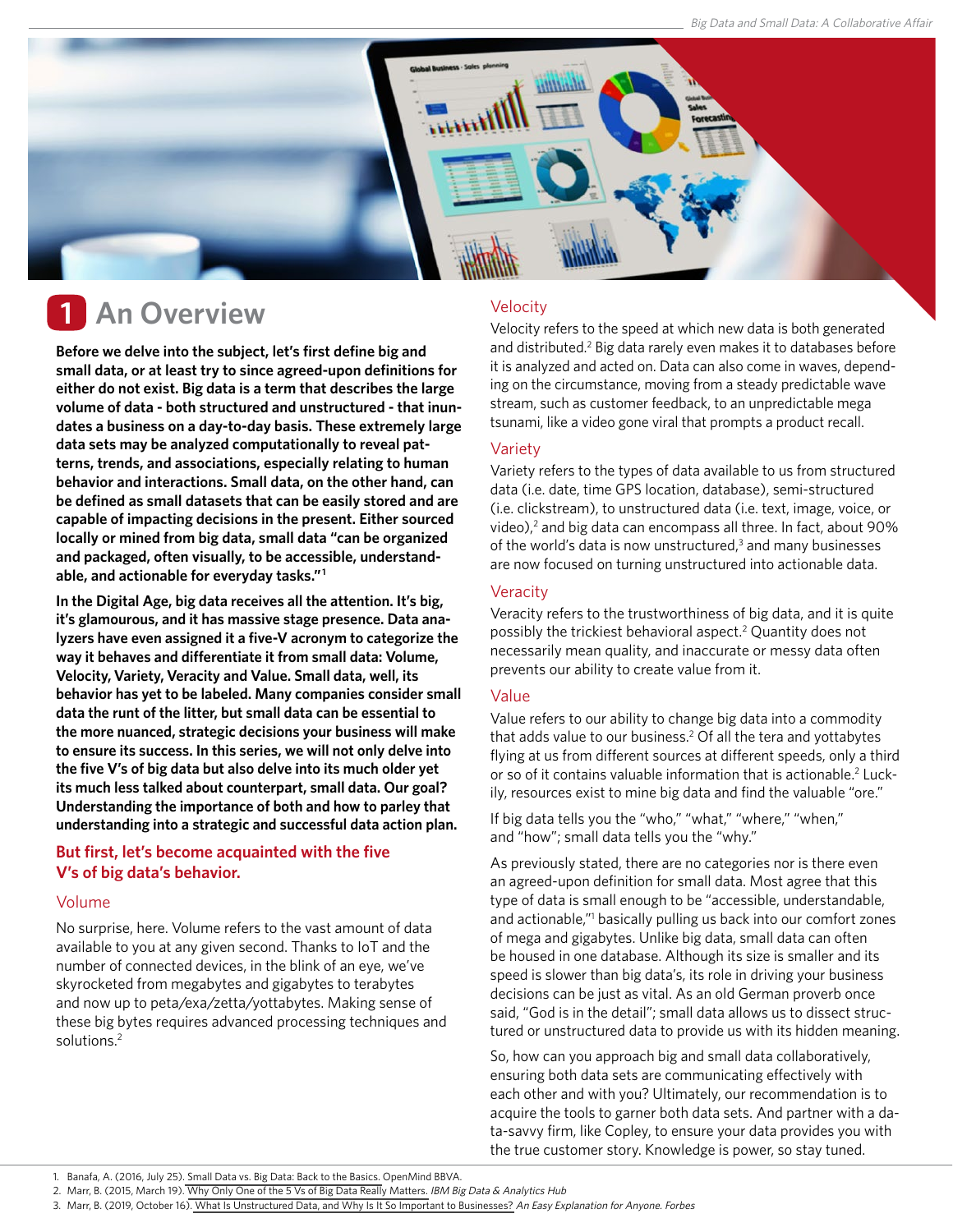

### **Volume Versus Value 2**

#### Mining Big Data for Value, Literacy and Sense

Think of big data as a rocky mountain, looming over your business, housing tons of valuable ore. You know the ore is there, but not how to find it. Mining big data for valuable and actionable small data poses a challenge for many SMBs and manufacturing companies, and there are many "mining packages" out there promising they are the best at data exploration and extraction. So, when it comes to approaching your mountain, how do you proceed? The best approach is the same approach a mining company utilizes to extract ore from a mountain: in well-planned phases.

#### **Phase 1: Hire the experienced miner to help you establish your goals:**

First, if you aren't an experienced data miner, you need to start by hiring one, meaning, find the right consultant. Before you even begin the mining process, you need to clearly define what it is your company needs to know from big data. A consultant will guide you in asking the right questions, allowing you to better define your true business needs before you waste time exploring the wrong parts of the mountain. That big mountain contains more invaluable than valuable data, and the former can distract you from the true course. The best way to define your data mining goals is by first defining your business objectives. Once you've established your goals and objectives, your consultant can help you lay out a detailed mining plan, a blueprint so to speak, centered on finding the data that you truly need. Once you've hired your expert, you can proceed to phase two…

#### **Phase 2: Begin your prospecting (or data exploration:**

Without clear goals and objectives, it is easy "to embark on big data initiatives without a clear understanding of the business value it will bring."<sup>4</sup> Think of this phase as if you were exploring your mountain, looking for the "veins" that contain the most valuable deposits of data, the data you have targeted to help you fulfill your established needs. Data exploration, or prospecting, begins with "exploring a large set of unstructured data, looking for patterns, characteristics, or points of interest. Summarizing the size, accuracy and initial patterns in the data is key to enabling a deeper analysis."<sup>4</sup> This phase may sound daunting, but your consultant will employ key solutions designed for this very process. Once you've located where your "mineral deposits" are, it's time to build.

#### **Phase 3: Build the mine and extract the ore:**

You cannot extract the valuable deposits if you don't build the mine. There's no easy way to say this: if you don't invest in the structure and the software that can drill down and do the work, everything else is for naught. It's just like mining for minerals. After a mineral deposit has been identified through exploration, one must make a considerable investment in mine development before production begins.<sup>5</sup> It's no different with your mountain of big data. Building a mine is akin to updating or upgrading your legacy system so it can deploy solutions that target and extract valuable data from the mountain. Yes, data extraction can be a costly investment, but luckily, your consultant will ensure your investment yields the best results. Once you've extracted your valuable data, you can enter the final phase.

#### **Phase 4: "Smelt" your big data yields into small data:**

"Smelting" your big data into a valuable commodity that will do the most for your business is the final step of the mining process. In mining, smelting uses "heat and a chemical reducing agent to decompose the ore, driving off other elements, such as gasses or slag, and leaving [only] the metal behind."<sup>6</sup> What a great word to translate into the technology world for extracting small data from big data. It's time to make sense of the data you've invested in retrieving and "smelt" it into valuable, actionable intelligence. Think of your analytics software tools as the reducing agents that carry out this final process. All the unnecessary slag and gasses not needed from big data is funneled away, and only the valuable remains, your small data. Once smelted, you can package it into accessible, understandable, manageable, and actionable reports, metrics, and alerts for your company's key decision makers and employees. But one thing to remember: one department's "slag" is another's treasure, so be careful what you discard. Analytics tools, such as Qlik, can assist in locating data that other query-based solutions often overlook, data known as grey data, and make sense of it to companies. But we'll delve into grey data in a future discussion.

Overall, it is easy to fall into the buzz trap and embark on big data initiatives without a clear understanding of the business value they will bring."<sup>4</sup> If organizations dig haphazardly into their mountain of big data, looking blindly for the good stuff, they can easily be buried in the rubble before striking it rich. Developing a successful data mining program before you break ground will ensure your mountain of big data is transformed into actionable information vital to your company's success.

<sup>4.</sup> Import.io. (2019, October 8). What is Exploratory Data Analysis and Why is it Important? [How to use Data Exploration to Gain Insights for Your Organization.](https://www.import.io/post/exploratory-data-analysis-data-exploration-insights-organization/)

<sup>5.</sup> Committee on Technologies for the Mining Industries. (2002)[. Technologies in exploration, mining, and processing in evolutionary and revolutionary technologies for mining \(](https://www.nap.edu/read/10318/chapter/5)pp. 19-45).

National Academies Press.

<sup>6.</sup> Lu, L., Pan, J., & Zhu, D. (2015). [Quality requirements of iron ore for iron production.](https://doi.org/10.1016/B978-1-78242-156-6.00016-2) Iron Ore, 475-504.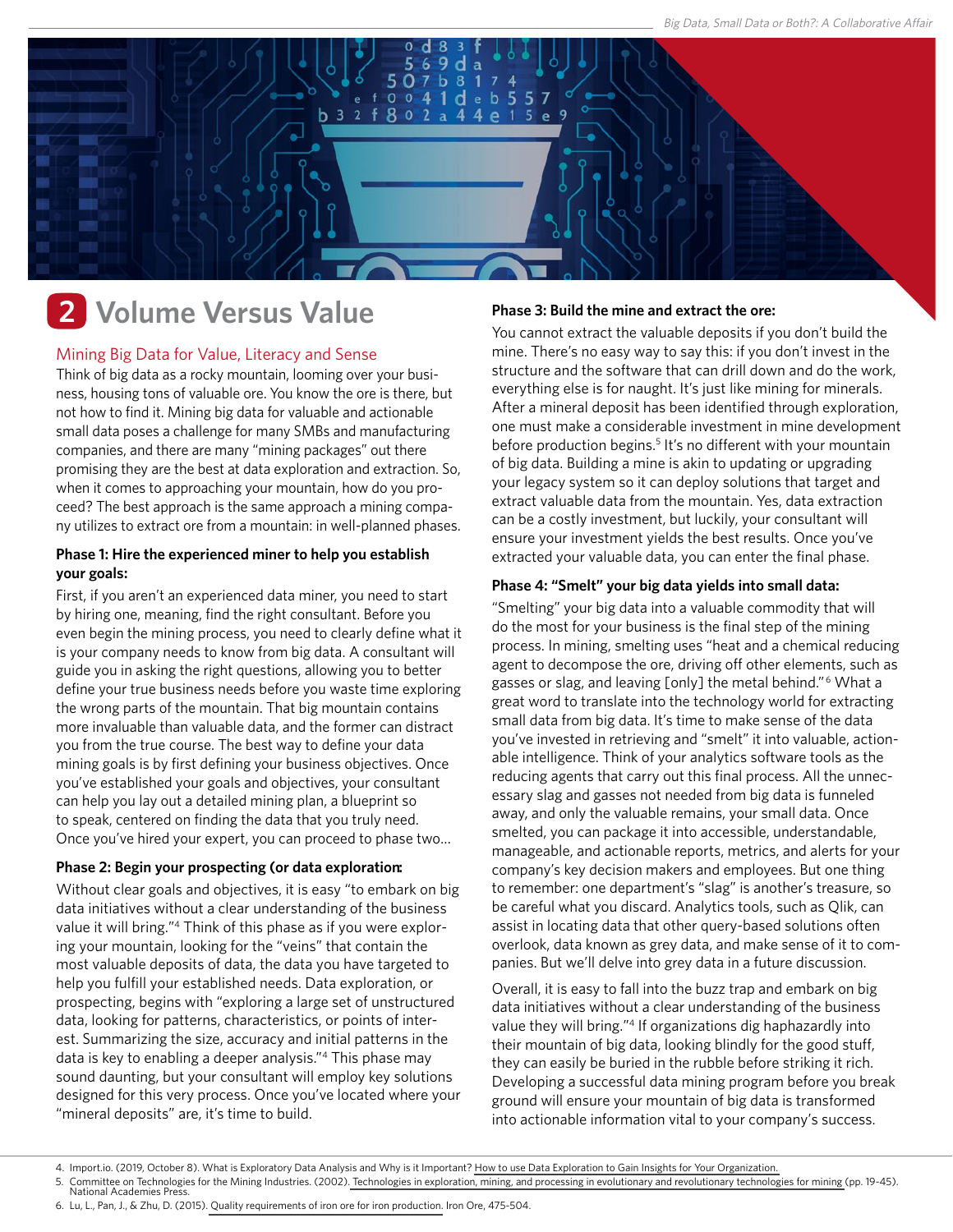

### **The Human Element: 3 Building Bridges**

**You may have heard the saying, "big data" is about machines while "small data" is about people, and the saying still has merit. Yes, big data can be quite distracting: it's diverse, it's constantly flowing, and it contains incredibly helpful information to guide and support your business objectives. But don't let it pull you entirely away from ultimately what's important, the human element.**

**While advanced algorithms can lead to better machine learning or AI, better customer insights and better forecasting, they can also remove extensive human understanding into core data sets and create a divide between those who embrace big data and those who don't. It's important to bridge the gap between humans and machines in a world that is being driven by powerful data.**

#### Building a Bridge Between Your Data and Your Company

The continued adoption of big data technologies, cloud services and machine learning or AI have provided an unprecedented opportunity for businesses to experiment at scale and cost effectively,<sup>7</sup> but often at the cost of human judgment and thorough understanding. Often, businesses find themselves reliant on [analytics software](https://copleycg.com/products-solutions/qlik-analytics/) powered by learning algorithms they don't understand. As a result, companies leave these algorithms to their own devices and often accept their insights and conclusions as gospel.<sup>8</sup> It's important to find and employ the talent, whether it be consultants or data scientists, to not only translate big data into value but also to apply ethics and morality to data-driven dilemmas, something algorithms cannot currently do. Ultimately, these teams should be able to build a bridge between data and human understanding.

Another bridge that employers must build within the company is the one between the data believers and the data skeptics. The most successful enterprises "foster a culture designed to promote collaboration and data analytical skills" by building teams that consist of both IT and business execs.<sup>8</sup> Each employee brings different skill sets to the table whether it be data analytics or organic customer/employee experience, and collaboration between this diverse culture results in decisions that have a high percentage of buy-in.

#### Building a Bridge Between Your Company and Your Customer:

When we say small data is about "people," we are generally referring to users, customers, and their behaviors. Small data highlights the reason why behind the trends of big data and therefore can be very insightful and actionable. But again, small data should not only be mined from big data, it should also be mined from genuine human interaction.

New York Times best-selling author and public speaker Martin Lindstrom explains small data in its most human form. Many years ago, to interview IKEA founder Ingvar Kamprad (now deceased), he went into one of his stores in Stockholm, Sweden to meet up with him. Kamprad was nowhere to be found in the main offices, so Martin asked the staff, '"Where is he?"

"Well, he's probably at the usual spot," they replied.

"Where is that?"

"…The checkout."

Lindstrom went down to the checkout, and there stood Kamprad, sitting behind one of the cash registers and ringing up his customers' purchases. Lindstrom said to him, "Why are you doing that?"

He replied, "Because this is the cheapest and the most efficient research ever. I can ask everyone why they choose it and why they didn't choose it." Kamprad's response is the essence of how good business leaders can continue to embrace the human element of their businesses.<sup>9</sup>

There is only so much the data and an algorithm can determine for you. Speaking directly to the consumer or having more intimate knowledge will help one understand why someone purchased or chose one product over another. Was it based on size? Color? Or some other differentiating factor that AI or machine learning may not pick up. Yes, small data can be gathered by mining big data, but that doesn't allow for true customer interaction. An algorithm cannot compute a satisfied smile, it cannot monitor a pivotal conversation between sales associate and customer, and it cannot "hang" around the water cooler" to gauge employee satisfaction. Let's face it, there are still some sacred places where human interaction dominates.

Ultimately, building bridges between your data and the human element builds trust and understanding. And finding the right data scientists and [consultants](http://www.copleycg.com/) to interpret that data frees you up to leave the computer screen to visit the water cooler, the shop floor, even the checkout line for a more organic assessment of your company's success…and the occasional chocolate-covered donut.

<sup>7.</sup> Lane, A. (2020, August 9). Why analytics still needs the human element: Analytics can technically be used by itself, but needs the human element. Innovation Enterprise.

<sup>8.</sup> Lindstrom, M. (2016, March 24). [Why small data is the new big data.](https://knowledge.wharton.upenn.edu/article/small-data-new-big-data/) Knowledge@Wharten: Wharten@University of Pennsylvania.

<sup>9.</sup> Mazzei, C. (n.d.). [Addressing "the human element" in data analytics.](https://bigdata.cioreview.com/cxoinsight/addressing-the-human-element-in-data-analytics-nid-24003-cid-15.html) CIOReview.